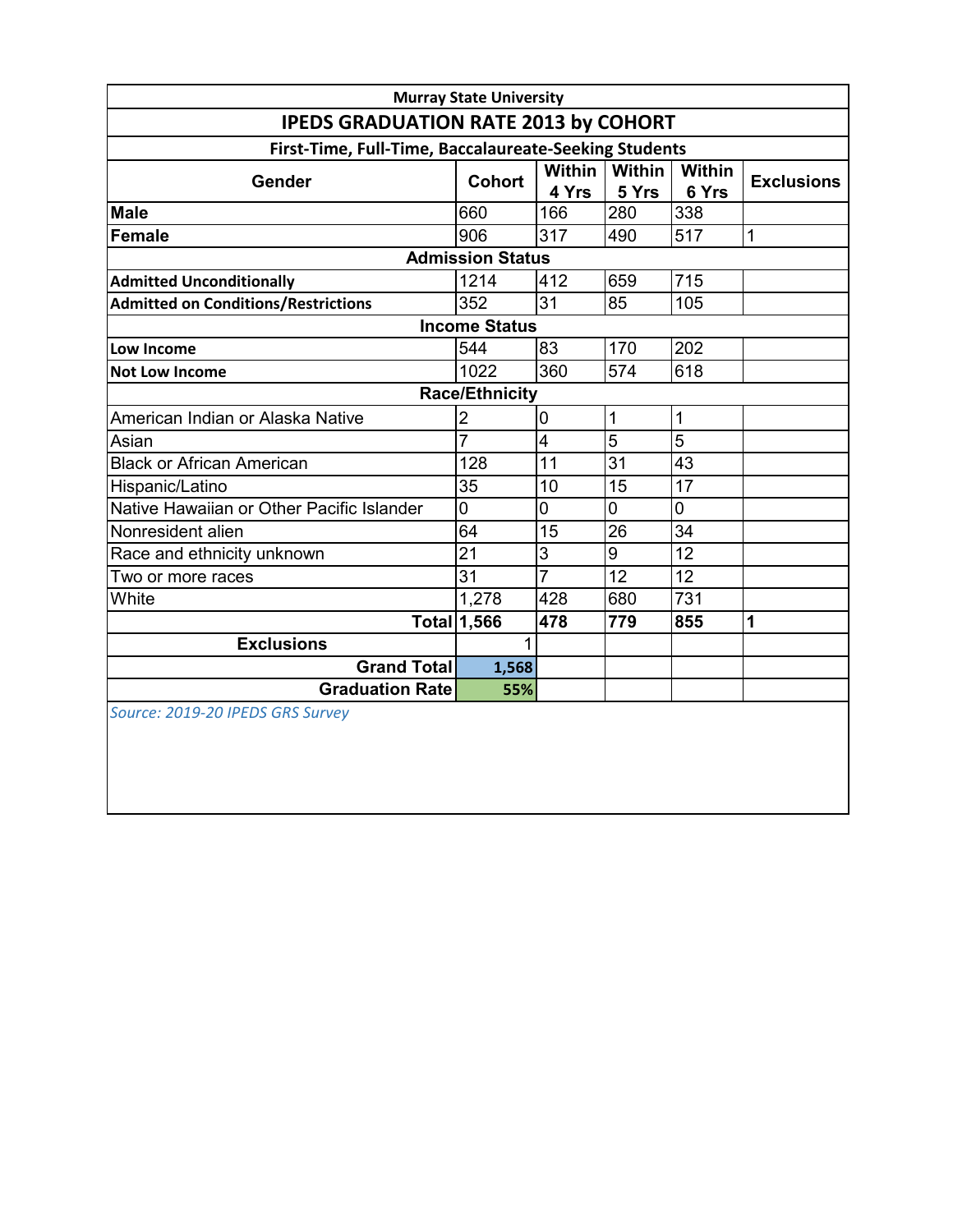| First-Time, Full-Time, Baccalaureate-Seeking Students |                |                        |                        |                 |                         |  |  |  |
|-------------------------------------------------------|----------------|------------------------|------------------------|-----------------|-------------------------|--|--|--|
| Gender                                                | <b>Cohort</b>  | Within 4<br><b>Yrs</b> | <b>Within</b><br>5 Yrs | Within<br>6 Yrs | <b>Exclusions</b>       |  |  |  |
| <b>Male</b>                                           | 636            | 135                    | 282                    | 327             | $\overline{2}$          |  |  |  |
| Female                                                | 962            | 364                    | 524                    | 558             | $\overline{2}$          |  |  |  |
| <b>Admission Status</b>                               |                |                        |                        |                 |                         |  |  |  |
| <b>Admitted Unconditionally</b>                       | 1235           | 434                    | 677                    | 741             |                         |  |  |  |
| <b>Admitted on Conditions/Restrictions</b>            | 363            | 30                     | 94                     | 109             |                         |  |  |  |
| <b>Income Status</b>                                  |                |                        |                        |                 |                         |  |  |  |
| Low Income                                            | 609            | 108                    | 222                    | 255             |                         |  |  |  |
| Not Low Income                                        | 989            | 356                    | 549                    | 595             |                         |  |  |  |
| <b>Race/Ethnicity</b>                                 |                |                        |                        |                 |                         |  |  |  |
| American Indian or Alaska Native                      | $\overline{0}$ | $\overline{0}$         | 0                      | $\mathbf 0$     |                         |  |  |  |
| Asian                                                 | 11             | $\overline{4}$         | 8                      | 9               |                         |  |  |  |
| <b>Black or African American</b>                      | 121            | 11                     | 40                     | 47              |                         |  |  |  |
| Hispanic/Latino                                       | 30             | 11                     | 17                     | 18              |                         |  |  |  |
| Native Hawaiian or Other Pacific Islander             | 1              | $\overline{0}$         | 1                      | 1               |                         |  |  |  |
| Nonresident alien                                     | 45             | 19                     | 29                     | 30              |                         |  |  |  |
| Race and ethnicity unknown                            | 23             | 3                      | 12                     | 13              |                         |  |  |  |
| Two or more races                                     | 38             | $\overline{5}$         | 12                     | 13              |                         |  |  |  |
| White                                                 | 1,329          | 446                    | 687                    | 754             |                         |  |  |  |
|                                                       | Total 1,598    | 499                    | 806                    | 885             | $\overline{\mathbf{4}}$ |  |  |  |
| <b>Exclusions</b>                                     | 4              |                        |                        |                 |                         |  |  |  |
| <b>Grand Total</b>                                    | 1,594          |                        |                        |                 |                         |  |  |  |
| <b>Graduation Rate</b>                                | 56%            |                        |                        |                 |                         |  |  |  |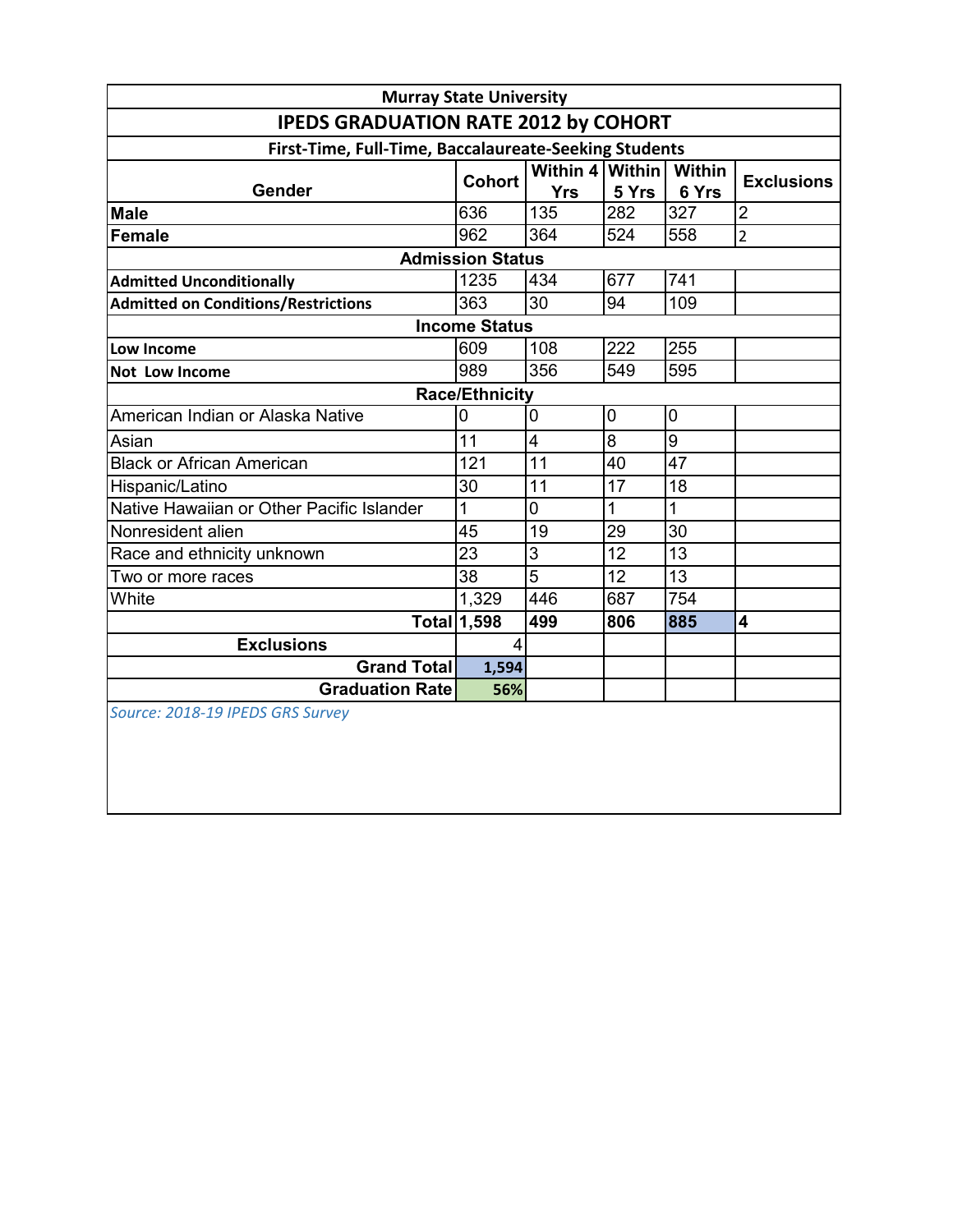| <b>Murray State University</b>                        |                    |                |                |              |                   |  |  |  |
|-------------------------------------------------------|--------------------|----------------|----------------|--------------|-------------------|--|--|--|
| <b>IPEDS GRADUATION RATE 2011 by COHORT</b>           |                    |                |                |              |                   |  |  |  |
| First-Time, Full-Time, Baccalaureate-Seeking Students |                    |                |                |              |                   |  |  |  |
|                                                       | <b>Cohort</b>      | <b>Within</b>  | <b>Within</b>  | Within       |                   |  |  |  |
| Gender                                                |                    | 4 Yrs          | 5 Yrs          | 6 Yrs        | <b>Exclusions</b> |  |  |  |
| <b>Male</b>                                           | 597                | 126            | 92             | 32           | $\overline{2}$    |  |  |  |
| Female                                                | 907                | 287            | 156            | 42           | $\overline{2}$    |  |  |  |
| <b>Admission Status</b>                               |                    |                |                |              |                   |  |  |  |
| <b>Admitted Unconditionally</b>                       | 1086               | 385            | 578            | 623          |                   |  |  |  |
| <b>Admitted on Conditions/Restrictions</b>            | 418                | 28             | 83             | 112          |                   |  |  |  |
| <b>Income Status</b>                                  |                    |                |                |              |                   |  |  |  |
| Low Income                                            | 630                | 105            | 193            | 224          |                   |  |  |  |
| Not Low Income                                        | 874                | 308            | 468            | 511          |                   |  |  |  |
| <b>Race/Ethnicity</b>                                 |                    |                |                |              |                   |  |  |  |
| American Indian or Alaska Native                      | $\overline{2}$     | $\overline{1}$ | $\mathbf{1}$   | $\mathbf{1}$ |                   |  |  |  |
| Asian                                                 | 6                  | 1              | $\overline{2}$ | 3            |                   |  |  |  |
| <b>Black or African American</b>                      | 131                | 10             | 29             | 38           |                   |  |  |  |
| Hispanic/Latino                                       | 29                 | 4              | 10             | 12           |                   |  |  |  |
| Native Hawaiian or Other Pacific Islander             | 1                  | 0              | 0              | $\mathbf 0$  |                   |  |  |  |
| Nonresident alien                                     | 15                 | $\overline{5}$ | $\overline{6}$ | 6            |                   |  |  |  |
| Race and ethnicity unknown                            | 23                 | 8              | 8              | 8            |                   |  |  |  |
| Two or more races                                     | 26                 | $\overline{5}$ | 9              | 10           |                   |  |  |  |
| White                                                 | 1,271              | 379            | 596            | 657          |                   |  |  |  |
|                                                       | <b>Total 1,504</b> | 413            | 661            | 735          | 4                 |  |  |  |
| <b>Exclusions</b>                                     | 4                  |                |                |              |                   |  |  |  |
| <b>Grand Total</b>                                    | 1,500              |                |                |              |                   |  |  |  |
| <b>Graduation Ratel</b>                               | 49%                |                |                |              |                   |  |  |  |
| Source: 2017-18 IPEDS GRS Survey                      |                    |                |                |              |                   |  |  |  |
|                                                       |                    |                |                |              |                   |  |  |  |
|                                                       |                    |                |                |              |                   |  |  |  |
|                                                       |                    |                |                |              |                   |  |  |  |
|                                                       |                    |                |                |              |                   |  |  |  |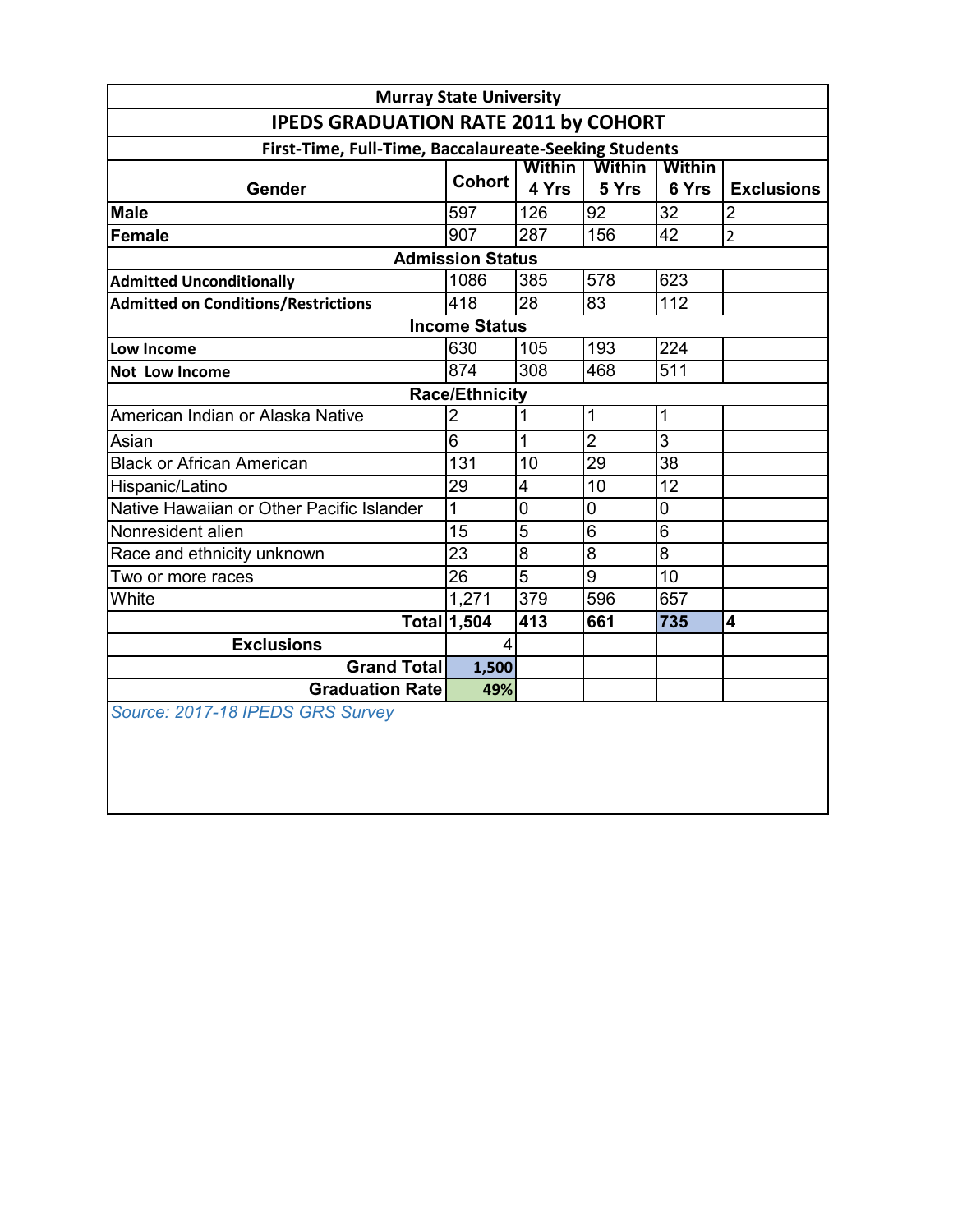| <b>Murray State University</b>                        |                             |                |                |                |                   |  |  |
|-------------------------------------------------------|-----------------------------|----------------|----------------|----------------|-------------------|--|--|
| <b>IPEDS GRADUATION RATE 2010 by COHORT</b>           |                             |                |                |                |                   |  |  |
| First-Time, Full-Time, Baccalaureate-Seeking Students |                             |                |                |                |                   |  |  |
|                                                       | Within I Within I<br>Within |                |                |                |                   |  |  |
| Gender                                                | <b>Cohort</b>               | 4 Yrs          | 5 Yrs          | 6 Yrs          | <b>Exclusions</b> |  |  |
| <b>Male</b>                                           | 530                         | 104            | 191            | 225            |                   |  |  |
| Female                                                | 830                         | 240            | 398            | 435            | $\mathbf{1}$      |  |  |
|                                                       | <b>Admission Status</b>     |                |                |                |                   |  |  |
| <b>Admitted Unconditionally</b>                       | 1002                        | 320            | 533            | 580            |                   |  |  |
| <b>Admitted on Conditions/Restrictions</b>            | 358                         | 15             | 47             | 71             |                   |  |  |
|                                                       | <b>Income Status</b>        |                |                |                |                   |  |  |
| Low Income                                            | 583                         | 92             | 182            | 216            |                   |  |  |
| Not Low Income                                        | 777                         | 243            | 398            | 435            |                   |  |  |
|                                                       | <b>Race/Ethnicity</b>       |                |                |                |                   |  |  |
| American Indian or Alaska Native                      | 8                           | $\overline{2}$ | $\overline{2}$ | $\overline{3}$ |                   |  |  |
| Asian                                                 | $\overline{9}$              | 4              | 6              | $\overline{7}$ |                   |  |  |
| <b>Black or African American</b>                      | 106                         | 8              | 24             | 39             |                   |  |  |
| Hispanic/Latino                                       | 25                          | 1              | 4              | 8 <sup>°</sup> |                   |  |  |
| Native Hawaiian or Other Pacific Islander             | $\mathbf{1}$                | 1              | 1              | 1              |                   |  |  |
| Nonresident alien                                     | 19                          | 6              | 11             | 12             |                   |  |  |
| Race and ethnicity unknown                            | 25                          | 4              | 9              | 12             |                   |  |  |
| Two or more races                                     | 17                          | 4              | $\overline{7}$ | 8              |                   |  |  |
| White                                                 | 1,150                       | 314            | 525            | 570            |                   |  |  |
| <b>Total</b>                                          | 1,360                       | 344            | 589            | 660            | $\boldsymbol{2}$  |  |  |
| <b>Exclusions</b>                                     | $\overline{2}$              |                |                |                |                   |  |  |
| <b>Grand Totall</b>                                   | 1,358                       |                |                |                |                   |  |  |
| <b>Graduation Ratel</b>                               | 49%                         |                |                |                |                   |  |  |
| Source: 2016-17 IPEDS GRS Survey                      |                             |                |                |                |                   |  |  |
|                                                       |                             |                |                |                |                   |  |  |
|                                                       |                             |                |                |                |                   |  |  |
|                                                       |                             |                |                |                |                   |  |  |
|                                                       |                             |                |                |                |                   |  |  |